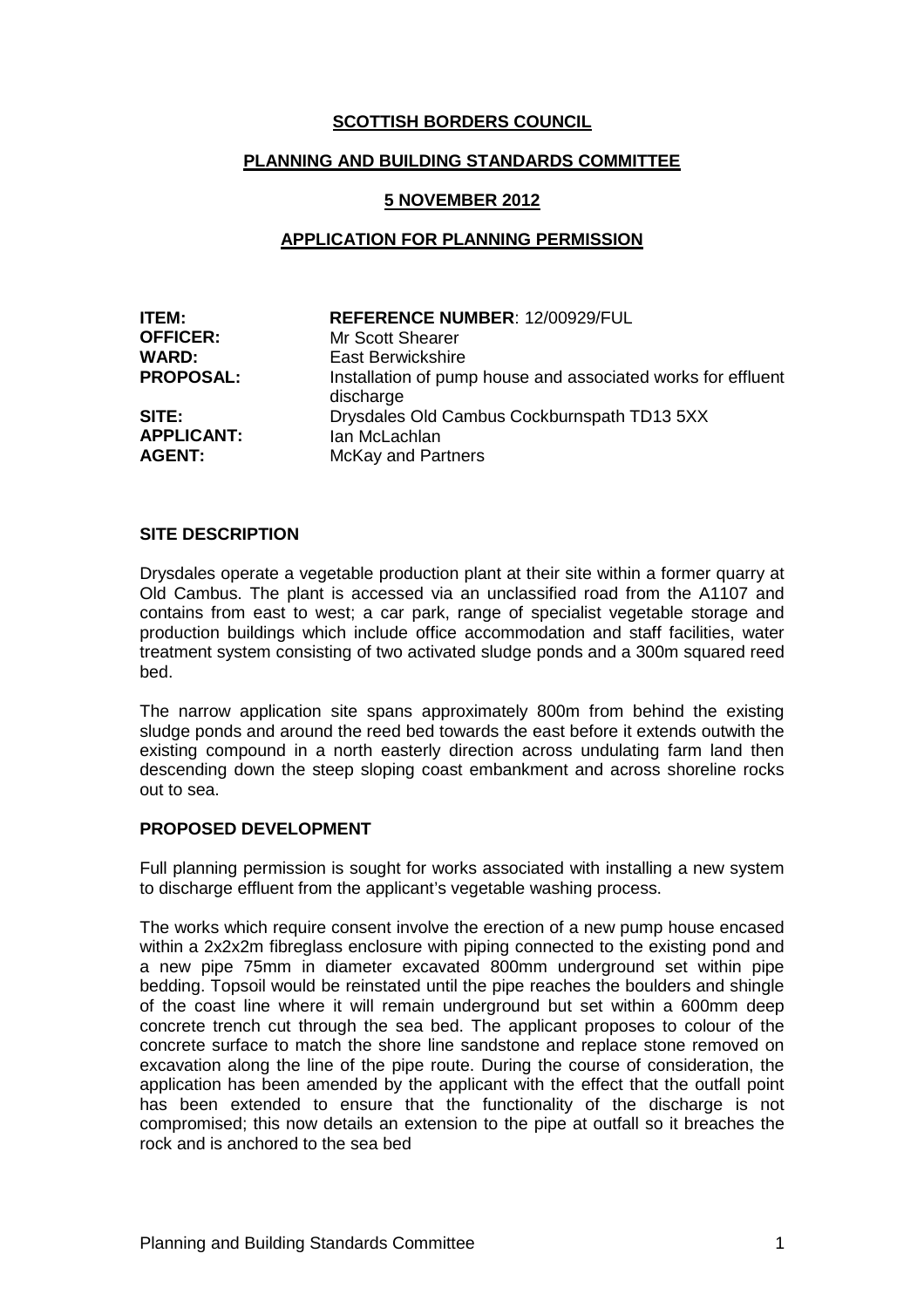These new works will provide for an effluent discharge process with an enhanced capacity that will harvest rainwater from the plant's buildings and will extract all extraneous vegetable matter from the water via a system of filters, lagoons and a balancing pond before the wash water is discharged into the sea via the proposed works.

# **PLANNING HISTORY**

The Drysdales site has a lengthily planning history, although no development history relates to the operations proposed for considerations as part of this application.

Recent planning applications include 12/00818/FUL for an extension to a processing building and 12/00819/FUL for extension to provide office and changed facilities have both been approved.

## **REPRESENTATION SUMMARY**

There are 441 submissions objecting to this application. (There may be a small number of cases where households are potentially represented by more than one submission). Comments can be viewed in full on *Public Access*. Key concerns raised include:

- Development will discharge untreated agricultural waste into the sea.
- The proposal will pollute the environment with the discharge giving rise to the growth of slime and sea weed at its outfall deteriorating the quality of the rock outcrops and scenic beauty of the coastline.
- The protected marine environment, Berwickshire Coast and North Northumberland SAC and Berwickshire Coast Special Landscape Area will be placed at risk from the construction and outfall from the development.
- Development is very close to the site boundary of the Siccar Point SSSI which could give rise to sea water around Siccar Point being discoloured or material from the discharge being washed ashore affecting the setting of the SSSI.
- Siccar Point is an area of global geological significance as it was the location in the 18<sup>th</sup> century where James Hutton along with Sir James Hall and John Playfair observed and appreciated the discordant relationship of the gently dipping Upper Devonian and underlying, steeply inclined Silurian strata. Hutton's findings at Siccar Point informed his theory of Unconformity and that the earth was older than previously perceived. His theory is credited to be a vastly important in the evolution of modern geology. Any Development around this site of world wide importance should be resisted.
- Siccar Point is referred to as a significant geoheritage site has been proposed as a Global Geosite on the basis of its historical importance. Its significant is represented by a casting of the outcrop being housed in the American Museum of Natural History in New York to illustrate Huttion's unconformity.
- Proposal will desecrate a site of major cultural importance and part of the Scottish Enlightenment.
- The construction of a concrete cased pipe across the shore will visually scar the setting and scenic beauty of Siccar Point SSSI which is characterised by the meeting of the gently sloping Devonian red sandstone with the older near vertical Silurian greywacke.
- Cutting through the strata at right angles will be incapable of backfill with local rocks.
- The site is an internationally famous landmark which attracts global visitors because of it beauty and geological significance and although the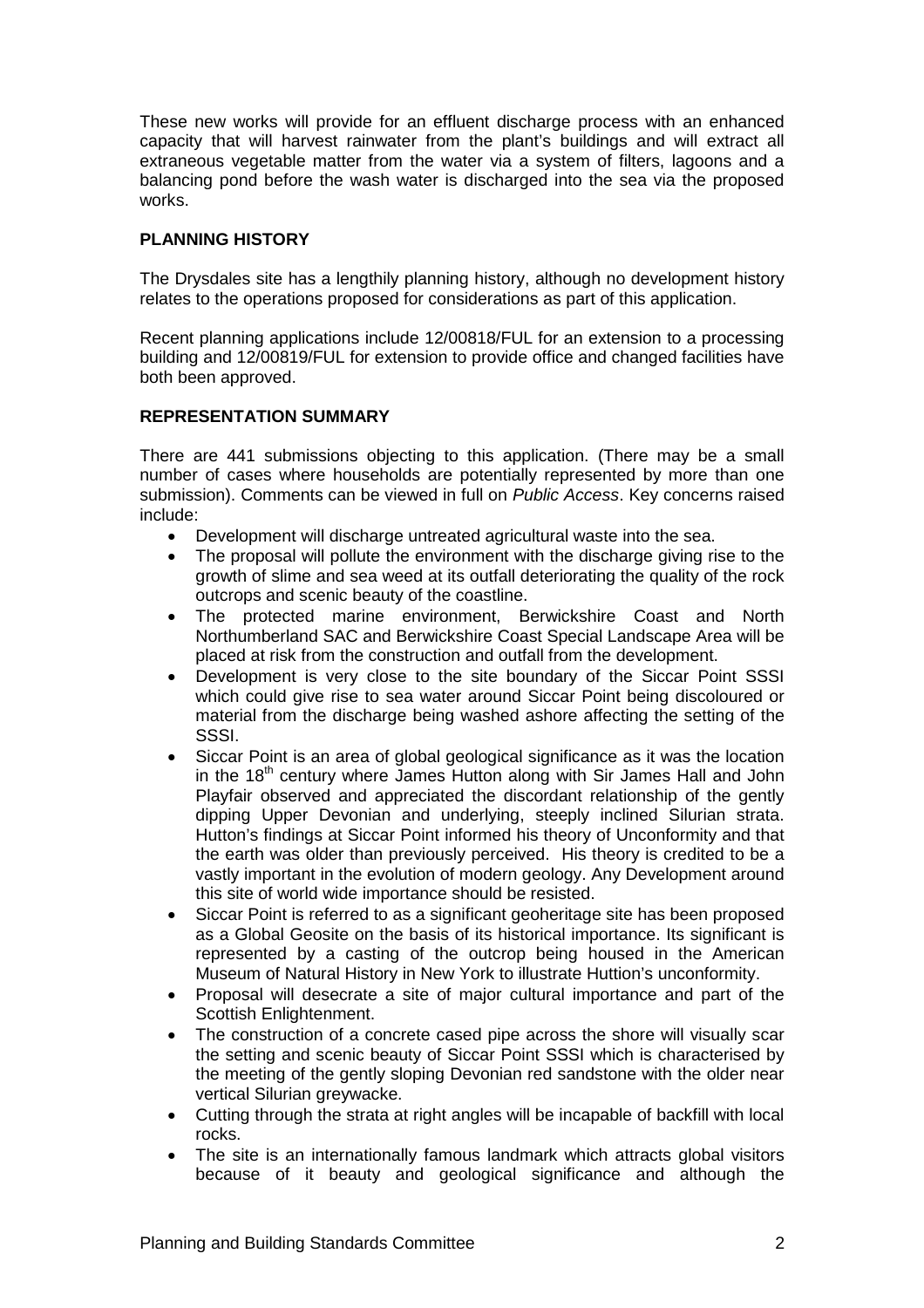development is outside the SSSI boundaries, its construction and burial may have and adverse impact on visitors appreciation of the Siccar Point.

- Fall in visitor numbers would be disadvantageous to the local economy.
- Site is a unique educational resource referred to in textbooks and attracts students and scholars from across the world to witness Hutton's findings.
- The proposed route of pipe across cuts across unstable terrain and could lead to land slippage or erosion.
- After construction, the steepness of the embankment will always place the pipe at risk from fracture caused by subsidence or erosion leading the pipe line to become visible, exacerbating its visual impact.
- Professional engineering geological advice should be sought regarding the stability of the terrain implication for construction and environmental impacts.
- Poor design
- Noise and smell nuisance
- Trees and landscape
- Development places risks on surrounding tourist industries and beauty spots at Coldingham and Eyemoth and St Abbs
- Discharge will impinge on the operations of the Marine reserve at St Abbs
- Development poses health risk
- Detrimental to residential amenity
- Loss of view
- Operation current dispose of waste in an environmentally friendly manner this proposal is cost saving measure which will destroy the environment
- Works conflict with Scots law and EU directives
- Proposal should be supported by and EIA

## **APPLICANTS' SUPPORTING INFORMATION**

The following information has been submitted by the applicant and is available for Members to view in full on the *Public Access*:

- Drysdales has operated for 30 years growing and processing for vegetables distribution to UK supermarkets and seasonal exports to Europe.
- 225 people are employed.
- Current operation provides a £10m annual turnover.
- Engaged within two initiatives to assist with youth unemployment, one is in association with Eyemouth High School preparing students for the work place, the second is a pilot scheme funded by Drysdales for the long term unemployed and offering the prospect of employment on completion.
- Drysdales grow vegetables in areas of 2000 acres across the country, with production complying with all forms of growth and production legislation.
- Internally measure their environmental credentials against their own 'Lean Green Thinking' (LGT) system.
- Requirement for a new system is a result of increased in production requiring to be serviced by a greater volume of discharge.
- SEPA confirmed that the existing discharge method via the flow of the Redhaugh burn is not adequate to accommodate any further increase.
- The discharge process will be controlled and monitored by SEPA
- Proposed development is a result of their LGT sustainability goals which will harvest rainwater for their vegetable washing and production process, reducing electrical and chemical usage and reduced noise impacts.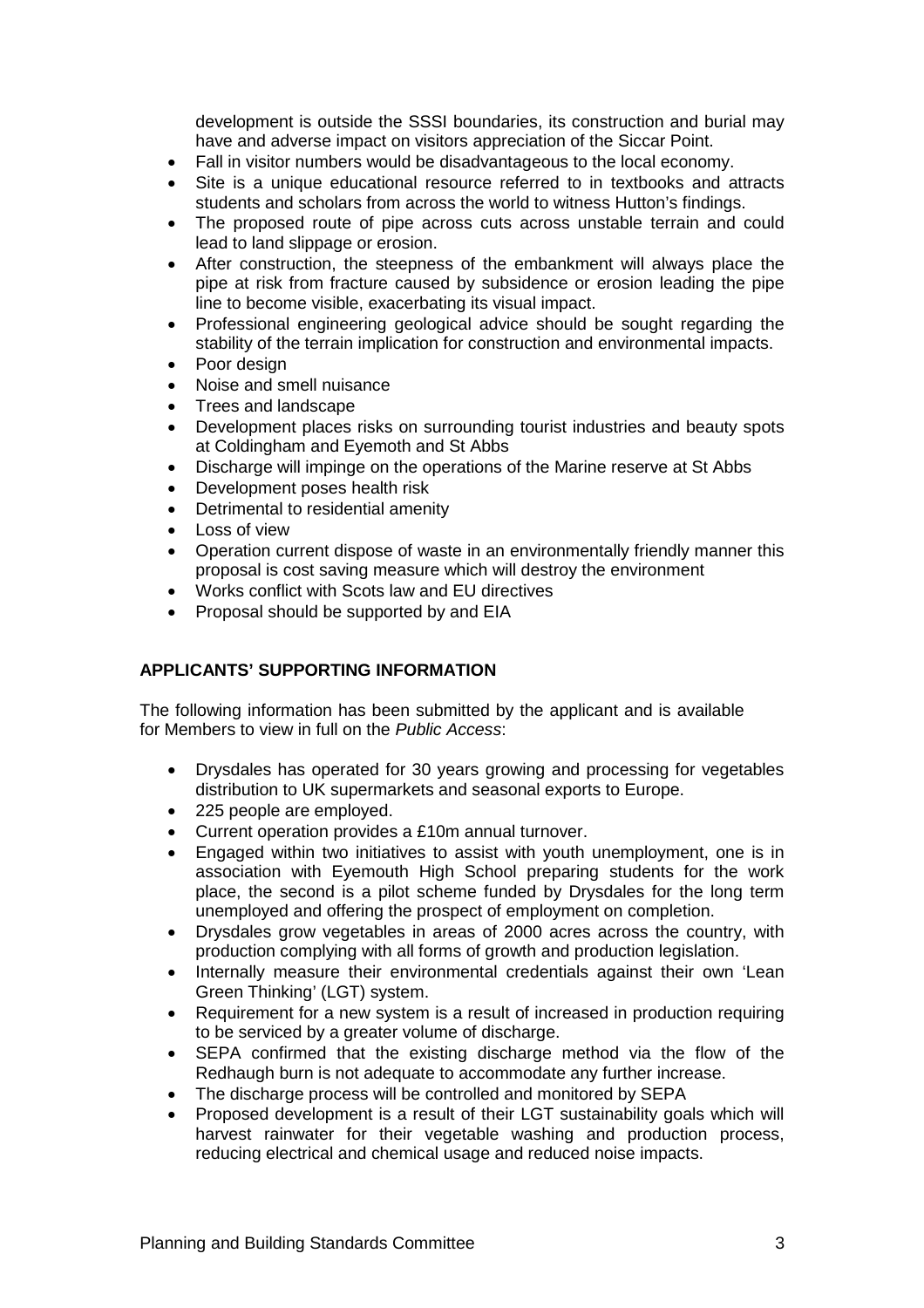- The pipe system will not be visible with the exposed concrete surface finished in a colour to match surrounding rock and removed red sand stone replaced on the surface
- Discharge point will not be visible at 4m below sea level at low tide.
- An Ecological Impact assessment has been provided.
- Structural Engineers have provided a slope stability summary, comments that the extent of landslide deposits along the coastal embankment could not be avoided by re-routing the pipe, potential mitigation measures have been identified and are recommended to exist following a full survey
- The applicant has confirmed that a condition would be accepted for a full slope stability to be provided before development commences.

## **DEVELOPMENT PLAN POLICIES**:

## **Scottish Borders Structure Plan 2001-2018**

E1 Prime Quality Agricultural Land E16 Rural Economic Development I13 Water Quality I15 Flood Risk N3 National Sites N5 Local Biodiversity Action N9 Maintaining Landscape Character N11 Areas of Great Landscape Value N12 Coastline N14 National Archaeological Sites N16 Archaeological Evaluation, Preservation and Recording N20 Design

#### **Consolidated Scottish Borders Local Plan 2011**

BE2 Archaeological Sites and Ancient Monuments D1 Business Development in the Countryside EP2 Area of Great Landscape Value EP4 Coastline G1 Quality Standards for New Development G5 Flooding H2 Residential Amenity Inf2 Access Routes NE2 National Nature Conservation Sites NE3 Local Biodiversity NE5 Development Affecting the Water Environment R1 Protection of Prime Quality Agricultural Land

## **OTHER PLANNING CONSIDERATIONS**:

Scottish Planning Policy SPG Landscape and Development SPG Biodiversity 2009 SPG Local Landscape Designations 2012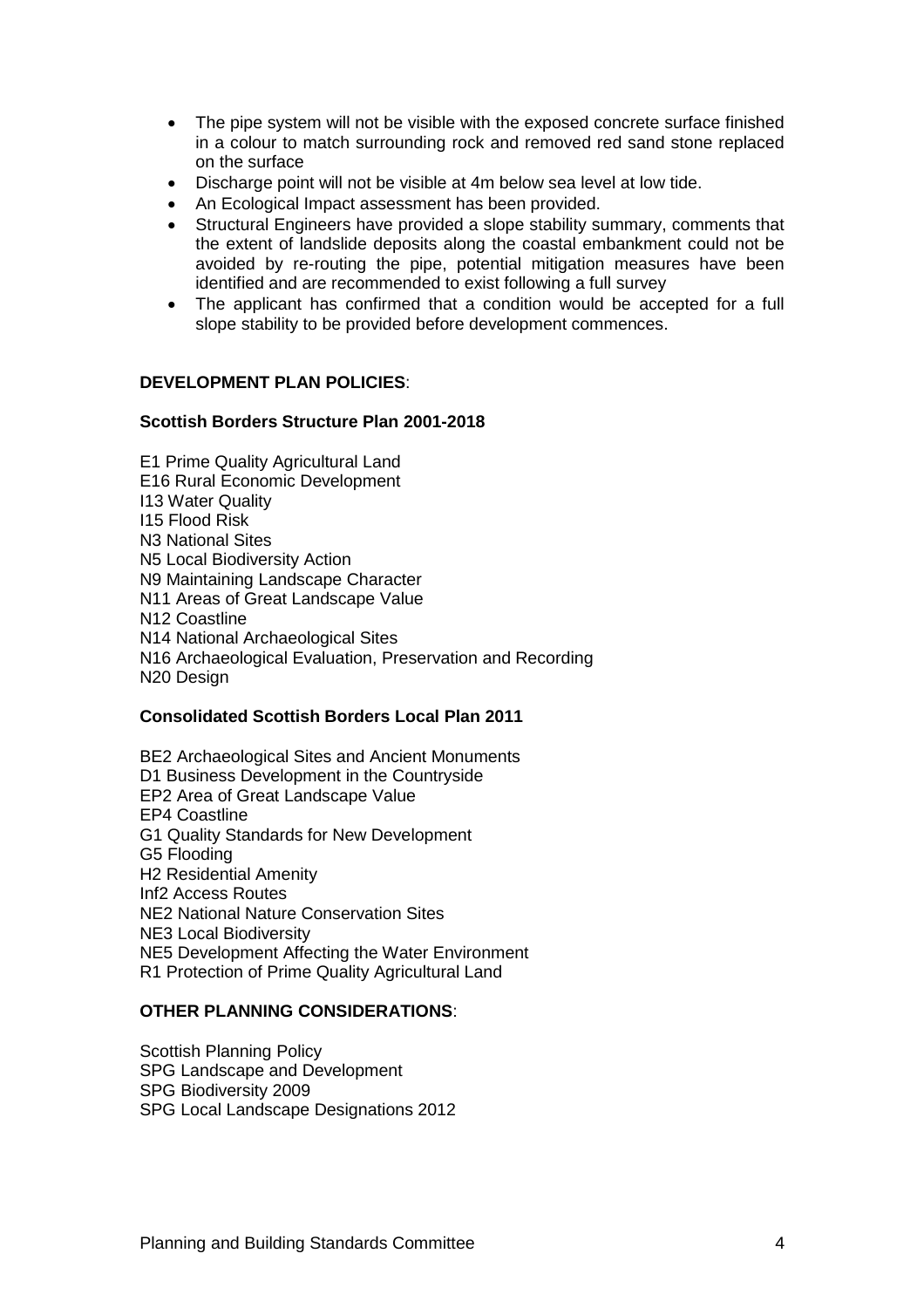## **CONSULTATION RESPONSES:**

#### **Scottish Borders Council Consultees**

**Archaeology Officer:** Cite that the pipeline will pass through area known to have prehistoric or early medieval burials which these works have a moderate to high potential of encountering. Due to these sensitivities a condition should be imposed to require a written scheme of investigation outlining a watching brief by a contracted archaeologist with an archaeologist present to observe excavation works.

Comment that although it is beyond remit of specialism to make recommendations on the scientific value of Siccar Point. While there are no specific policies for cultural heritage sites that are not designated, archaeological or built it is our role to provide conservation and enhancement to the historic environment such as Siccar Point. It is suggested that the impact the proposal will have on the experience, appreciation and understanding of Siccar Point should be considered.

**Access Ranger:** The path affected by the development links Siccar Point to Redchaugh and is noted as a longer term aspirational route following a Report's recommendation to amalgamate this route. Hence it is recommended that if this application is approved that the developer is approached to willingly facilitate this project with the Council. Otherwise the path should be kept open and free from obstruction to a width of 2000mm during the course of development and in perpetuity thereafter. This route should not form a curtilage to a property or enclosures erected to deter future recreational use.

**Ecology Officer:** Satisfied with findings of the requested Ecological Impact Assessment. A planning condition should be used to require the submission and implementation of a Species and Habitat Mitigation Plan. It is advised that mitigation should also include provisions for wintering birds.

**Environmental Health:** Noise Levels from plant and machinery should not exceed Noise Rating Curve NR20 between 2033 -0700 and NR30 at all other times when measured from the nearest noise sensitive dwelling or contain any discernible tonal component. Tonality shall be determined with reference to BS 7445-2.

**Flood Protection Officer:** No objection.

#### **Statutory Consultees**

**Community Council:** Neither object or support. Note comments from SEPA and SNH. Recommend that rock plums should be included in surface of concrete surround across the beach and foreshore. Further questions were asked relating to operation of the system and material finishes and specifications.

**Scottish Natural Heritage (SNH):** No objection. Do not consider that the proposal will affect the qualifying interests of the Berwickshire and North Northumberland Coast Special Area of Conservation (SAC) or will impact on the geological interest of Siccar Point Site of Special Scientific Interest (SSSI) due to its location outwith the boundaries of the site. To minimise the extent of the proposals damage to the seminatural coastal grassland habitats and species and habitats found in the inter-tidal area, a working method statement should be requested covering; vehicle movements, equipment storage locations, removal of foreign material, contingency plans to address spillages, replacement of large stones and boulders.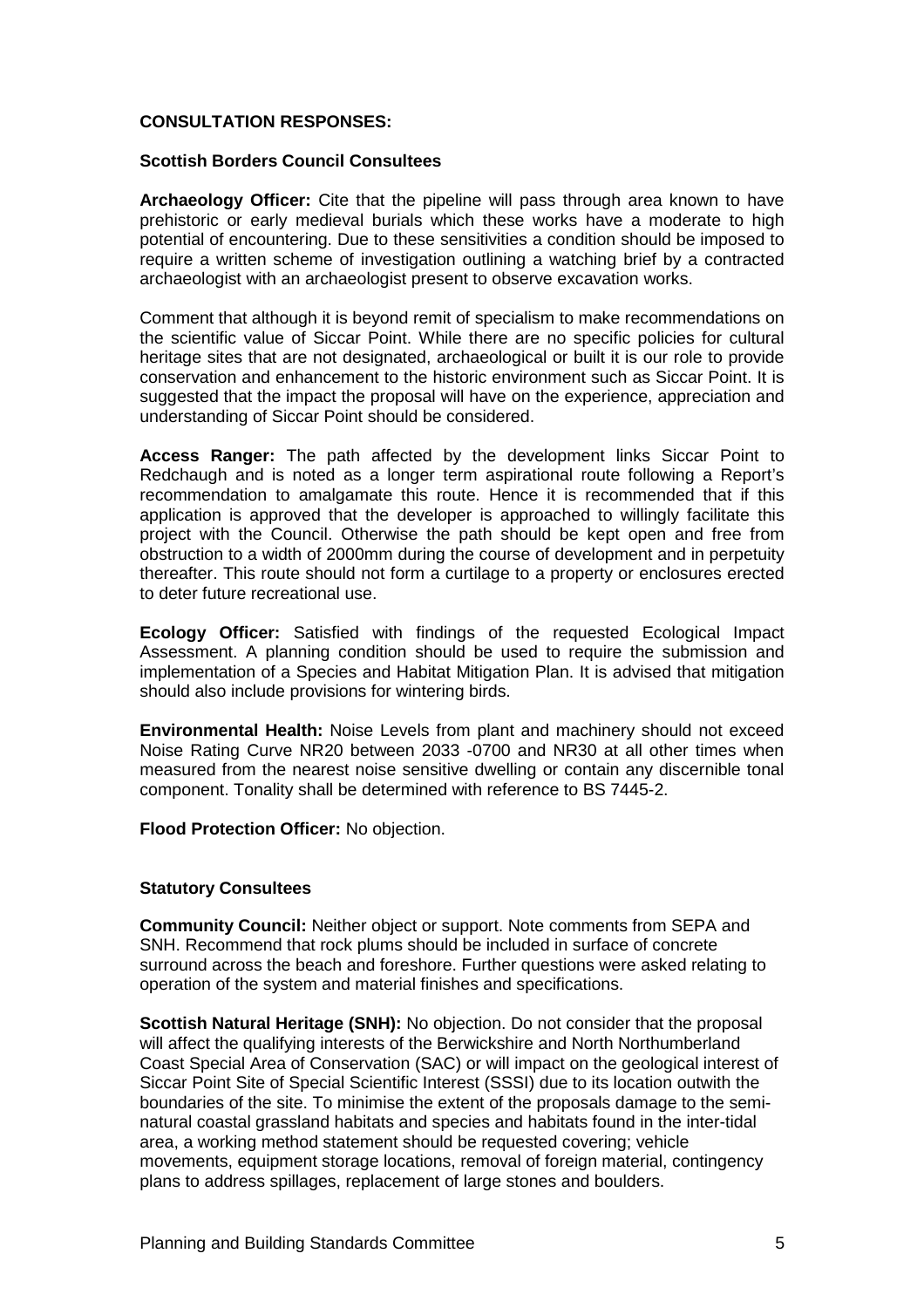In response to objection comments SNH issued a further comment to justify their observations, key points made are summarised as follows;

- The route of the pipe does not go through Siccar Point SSSI, it runs 150m to the east over a stretch of intertidal rock of Devonian-Carboniferous age which represents good rock exposure supporting the geological interest of the site however it does not illustrate the unconformity feature which Siccar Point is internationally recognised.
- The Berwickshire and North Northumberland Coast European Marine Site (SAC) lies 5km to the east of Siccar Point. Due to the tidal movement of the water on the coastline, the vegetable matter discharged will not affect the marine SAC or Siccar Point, this is known from the findings of related previous modelling exercises.
- Normal tidal rock movement and colonisation by marine flora and faunal 'turf' will in time soften the visual impact of the concrete pipeline.

**Scottish Environment Protection Agency (SEPA):** No objection. Confirm that consultation with applicants has already been undertaken and their proposed discharge method is in principle capable of being authorised under The Water Environment (Controlled Activities) (Scotland Regulations) 2011 (as amended) (CAR). The applicant is yet to demonstrate compliance with dilution standards, however it is likely that the revisions placing the outfall pipe at a depth of 4m can meet the requirements of these regulations.

No flood risk issues are posed. Greenfield run off rate should be controlled by the Local Authority.

On reviewing the impacts of the development on an area of enhanced groundwater vulnerability, not adverse impacts as a result of the pipeline or discharge are likely to impact on groundwater.

## **Other Consultees**

## **British Geological Survey:**

The British Geological Survey is not ordinarily a consultee on planning applications, but given the international interest in the proposal, a view has been sought from the organisation: They have not objected, but make the following observations:

- Given the international significance of Siccar Point, the British Geological Survey recommends that any development visible from, and close to, the Siccar Point SSSI should be handled with extreme sensitivity.
- Part of the proposed pipeline route passes through an area of landslide deposits. This natural instability may be enhanced by the excavation of a pipeline trench. The British Geological Survey recommends that Scottish Borders Council request the applicant to carry out a slope stability survey to inform the design and route of this proposed pipeline through the area of landslide deposits.
- It should be noted that most of the surveyed route of the proposed pipeline will pass through an area of enhanced groundwater vulnerability. SEPA should be consulted on the implication of this for the proposed development.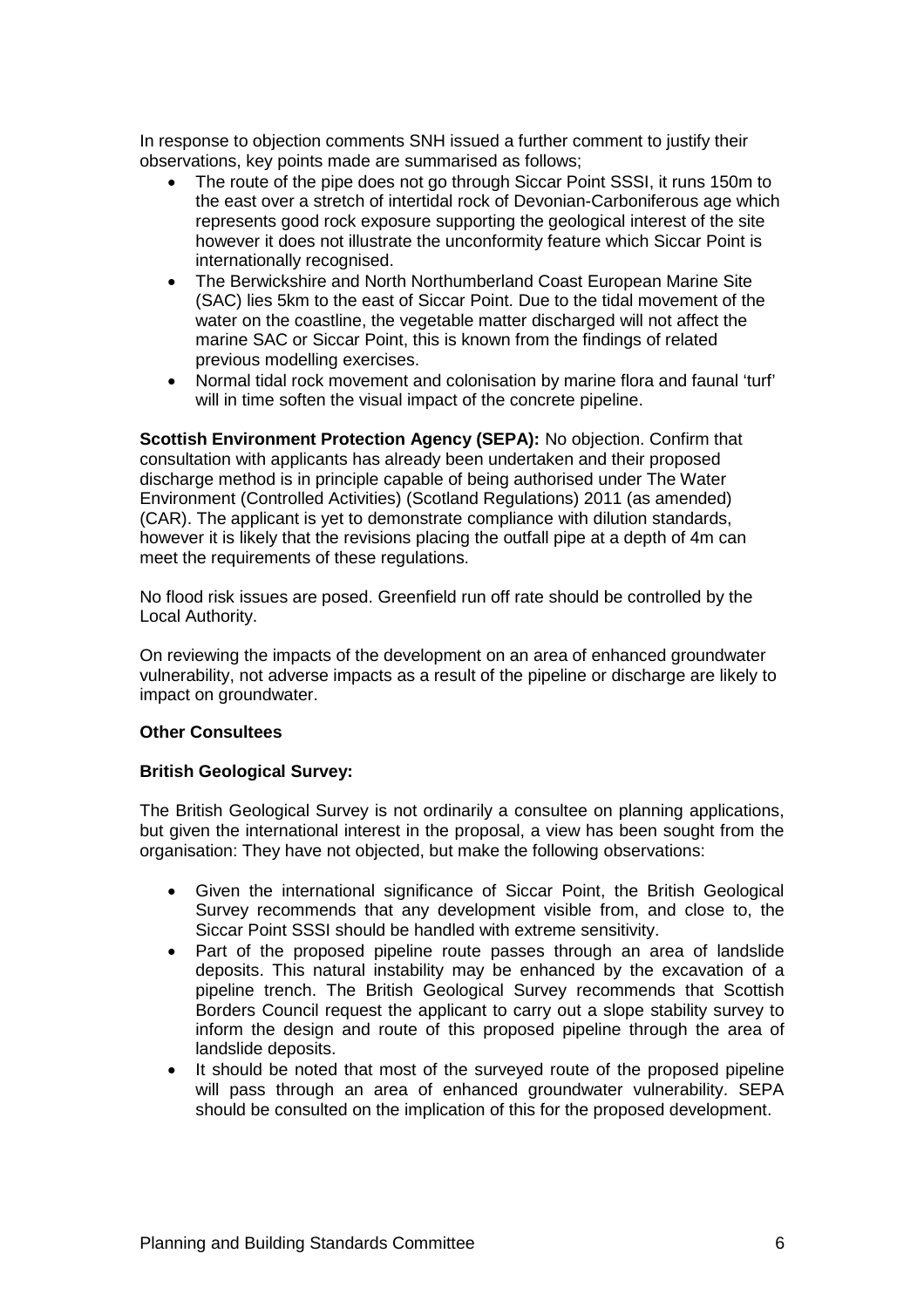### **KEY PLANNING ISSUES**:

Whether the proposed development will comply with policies related to development in the countryside and, in particular, whether the proposed development will have an adverse effect on the qualifying features and the setting of; Siccar Point Site of Special Scientific Interest (SSSI), the Berwickshire Coast and North Northumberland Special Area of Conservation (SAC) and the Berwickshire Coast Special Landscape Area (SLA). Consideration also must be given to other matters including impacts on wildlife habitat.

## **ASSESSMENT OF APPLICATION:**

### **Policy Principle**

The development would comprise of a new piped drainage system to discharge effluent from the vegetable washing process from the existing plant operations at Drysdales to the North Sea. This proposal is a result of an operational requirement due to increased productivity and it is advised that their existing drainage system cannot accommodate the increased volume of discharge. The proposed development will serve a successful existing rural enterprise which currently employs approximately 225 people; the need for the development underlines the success of the applicants operation and their pressure to expand to meet the requirements of their market. Overall, the objectives for this new system are considered to satisfy the criteria which permit the expansion of rural enterprises within Structure Plan Policy E16 and Local Plan Policy D1, subject to having a satisfactory environmental impact.

Structure Plan Policy N12 and Local Plan Policy EP4 seek to preserve the coastline of the Scottish Borders from inappropriate developments with exceptions permitted for proposals which require coastal locations. The existing compound at Drysdales already falls within the coastal zone for the purposes of Policy EP4 and therefore the question over whether there is a requirement for a coastal location is not pivotal to this case. The key issue, therefore, is whether the impact of the proposal is acceptable in terms of its effect on the Coastal Zone more generally.

The application site is located within an area which is designated as Prime Agricultural Land (Structure Plan Policy E1 and Local Plan Policy R1). Within these locations there is a presumption against development which is irreversible to protect from causing the permanent loss of this resource. From the point at which the route of the pipe leaves the applicants' existing compound until its reaches the coastline it crosses agricultural land. Although the works will cover a long stretch of ground, the development will only be contained within a nominal 400mm wide trench which will be excavated with the upper ground levels reinstated which suggests that on completion of the works the land will be suitably restored for agricultural use. Combined with limited area affected, this ensures that the proposed development unlikely to prejudice the wider or long-term agricultural use of the land.

While the site is located within the Berwickshire Coast Special Landscape Area (SLA), it is sited 150m outwith the Siccar Point SSSI and some 5km to the west of the Berwickshire and North Northumberland Coast European Marine Site (SAC). The vast majority of this development poses no impact on the qualities of any of these designated landscape zones as the small pump house is wholly contained within the existing compound and the vast majority of the pipe is underground. It is only when the proposed works breach the coastal embankment and project across the sea rock before entering into the sea that there will be any visual consequences. Given the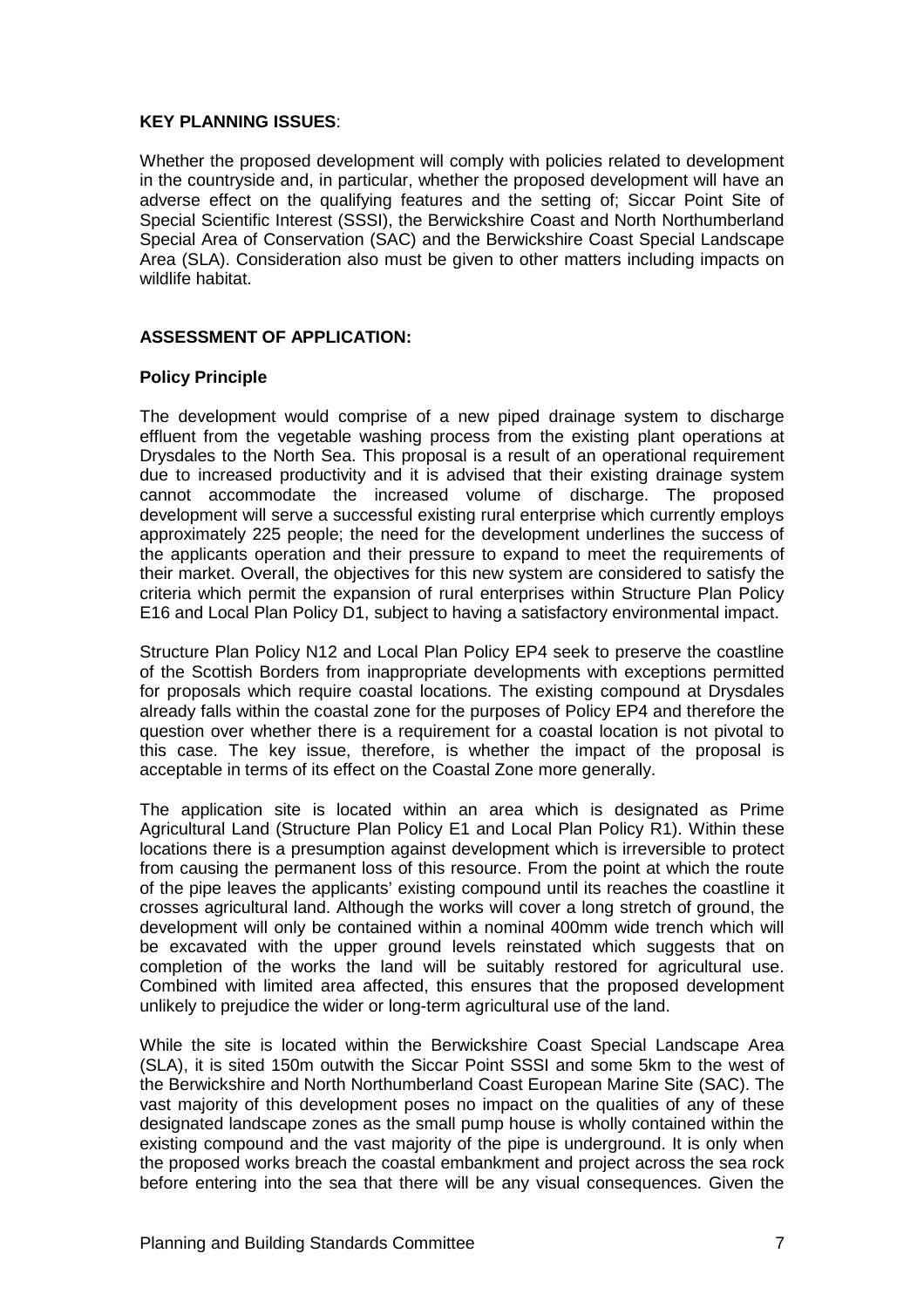scale of the proposed development, the visual impacts upon these designated landscape zones will be localised, however it is this local impact particularly upon the setting and appreciation of Siccar Point SSSI and the character and appearance of the SLA which will be considered in more detail later in this assessment.

#### **Impact and Use of Pipeline and Pumphouse**

Before considering the visual impacts of the proposed development it is worthwhile to consider the merits of the design of the pipeline and the legislation regulating its use.

Many of the objections suggest that the proposed development will result in pollution of the marine environment. It is not for the planning authority to assess the impact of the development upon the marine environment, as this regulatory role lies with SEPA. An assessment on the potential for pollution will be undertaken as part of their decision to grant a Controlled Activities Regulations (CAR) licence for the works. As it is covered by these Regulations, the Council should not duplicate the assessment by the proper controlling authority. As such, it is not appropriate to oppose this application on an argument that it will result in polluting the environment or give rise to health risks as this will be considered as part of the separate licensing process. For completeness, it is worth noting that SEPA have suggested that the applicants proposed discharge of effluent matter and methodology is, in principle, capable of meeting with their CAR regulations.

In terms of design, although this proposed development will cover a lengthy area of ground its scale and mass are small with the pipe being only 75mm in diameter and encased underground within a 400mm wide trench. The pumphouse to serve the pipe is similarly small and its fibre glass green casing will match the material finish of the majority of the buildings within the existing compound. The siting of the development underground significantly limits its visual impact; however, it is the effect of the proposal across the initial sea rock which requires specific attention. At this location, the applicant has opted to continue the works underground setting the pipe within a concrete encased trench buried to a depth of 500mm below ground level with the top of the encasement flush to the rock surface. The applicant proposes to colour the top of the concrete to match the red sandstone it will be set within and then to also re-lay the removed rock over the excavation.

During the consideration of the application, officers investigated with the applicant whether there were any other design solutions, with potential to fix the pipe on the surface of the rock, which would have been a reversible action. While the benefits of this approach would enable the development to be more easily to removed, this fixing is likely to be at greater risk of damage to the pipe and would have meant that it would clearly be visible for its life time.

The applicant has favoured their original scheme and although this design approach will likely give rise to greater initial visual disruption in the short term, its surface will be coloured to match the surrounding rock with the rock removed on excavation replaced to limit the impact. Once weathering and the invasion of plant species are taken into account, the impact will be lessened further. On balance, the proposed design option which will appear to blend over time appears an acceptable solution, provided that an appropriate surface colour finish is agreed via planning condition.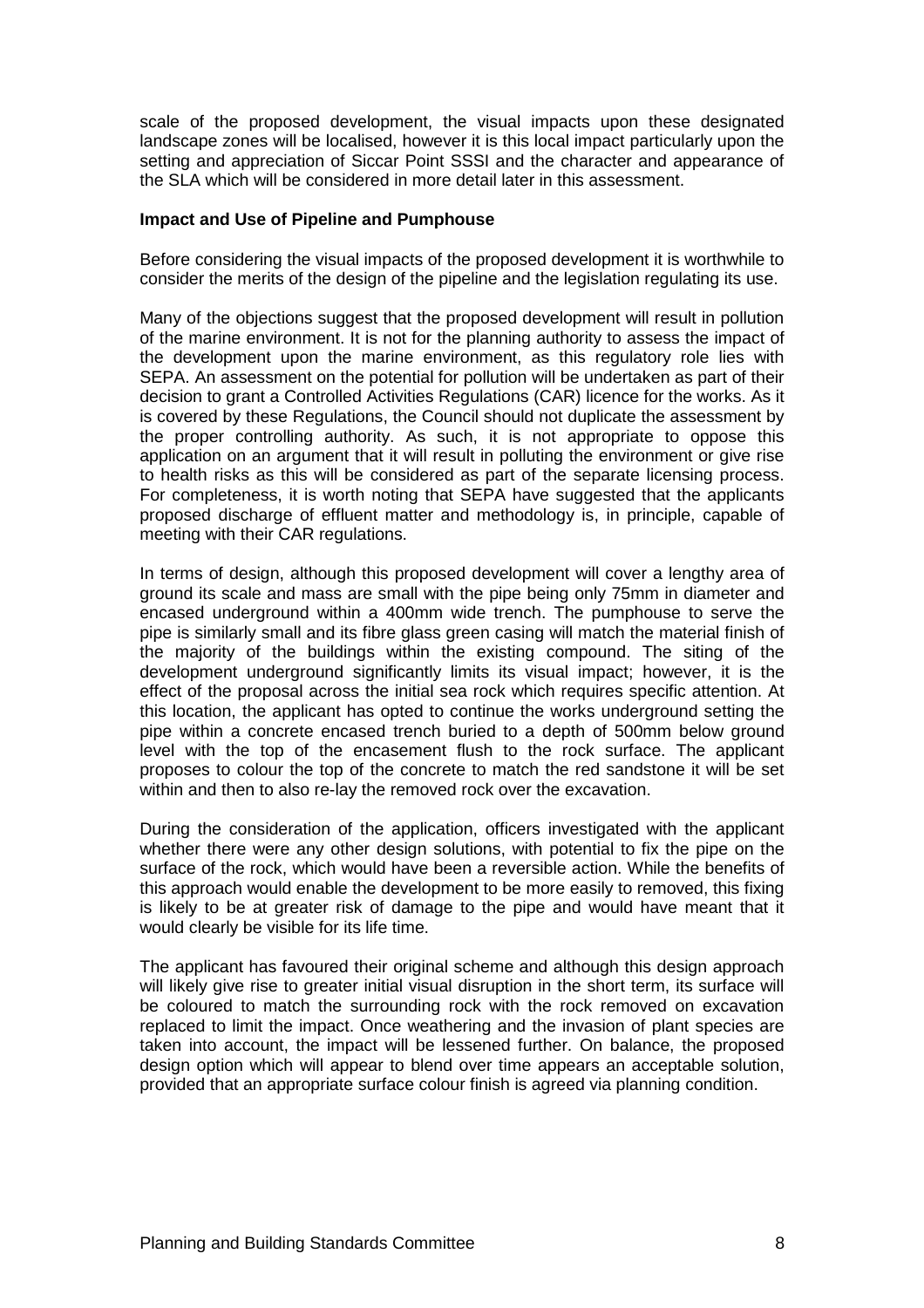### **Natural and Geological Heritage**

Scottish Natural Heritage (SNH) are the body concerned with protecting natural heritage sites, including the Siccar Point Site of Special Scientific Interest (SSSI) and the Berwickshire Coast Special Area of Conservation (SAC).

The international geological importance of Siccar Point SSSI is acknowledged, and the significance of the site to geologists in particular is evidenced by the global interest generated by this application. The overriding concern raised in objections is the impact the development will have on the internationally renowned SSSI.

Siccar Point is a geological SSSI specifically notified for the unconformity feature and associated Red Sandstone sedimentary rocks. It is a reference site for these features and as such the geological interests are considered to be adequately represented within the boundary. The key interest feature of the SSSI is the specific rock formation on the north west side of the promontory of Siccar Point, where in 1788 James Hutton appreciated the significance of unconformities in the geological record.

However, the protected geological features are within the boundary of the SSSI. This proposed pipeline would be located completely outwith the boundary, some 150m distant at its nearest point and further from the Point itself.

It is also of significance that this proposal falls on the opposite side of the key interest feature of the SSSI which are the rock formations on the north west side of the promontory at Siccar Point. Throughout the course of this application, SNH have reiterated their position that the proposed development will not detract from the geological interest of the Siccar Point SSSI or its historical role within the evolution of geology. Similarly, on commenting on the impact of the proposed development upon the SAC it is advised that its qualifying interests will not be affected by this development.

It has been advised that the nature, quality and quantity of discharge from the proposed pipeline which extends beyond the intertidal area will not adversely impinge on the environment of the Siccar Point SSSI or the Berwichshire and North Northumberland Coast SAC, although as already noted, that remains an issue for SEPA as regulating authority.

The impact of the proposed development upon the wider setting of these natural heritage designations will be covered in the following section.

SNH have advised that the proposed development is located within a area of semi natural grassland habitats found at the inter tidal area, to minimise that extent of any damage that this proposed development will cause to these environs a working method statement is recommended to be requested, which should cover issues relating to vehicle movements and tyre types, locations of storing materials, removal of materials on completion of works, contingency plans to address spillages and appropriate replacement of large stones and boulders. This matter can be addressed by an appropriately worded condition.

Having regard to SNH's statutory role in the assessments of the impacts of the development of national nature conservation assets, their decision not to object to the proposed development subject to the agreement of a working method statement is very significant in the determination of this application. Their stated position is that the proposed development does not adversely affect the integrity of either the SSSI or the SAC, and therefore the proposed development ultimately accords with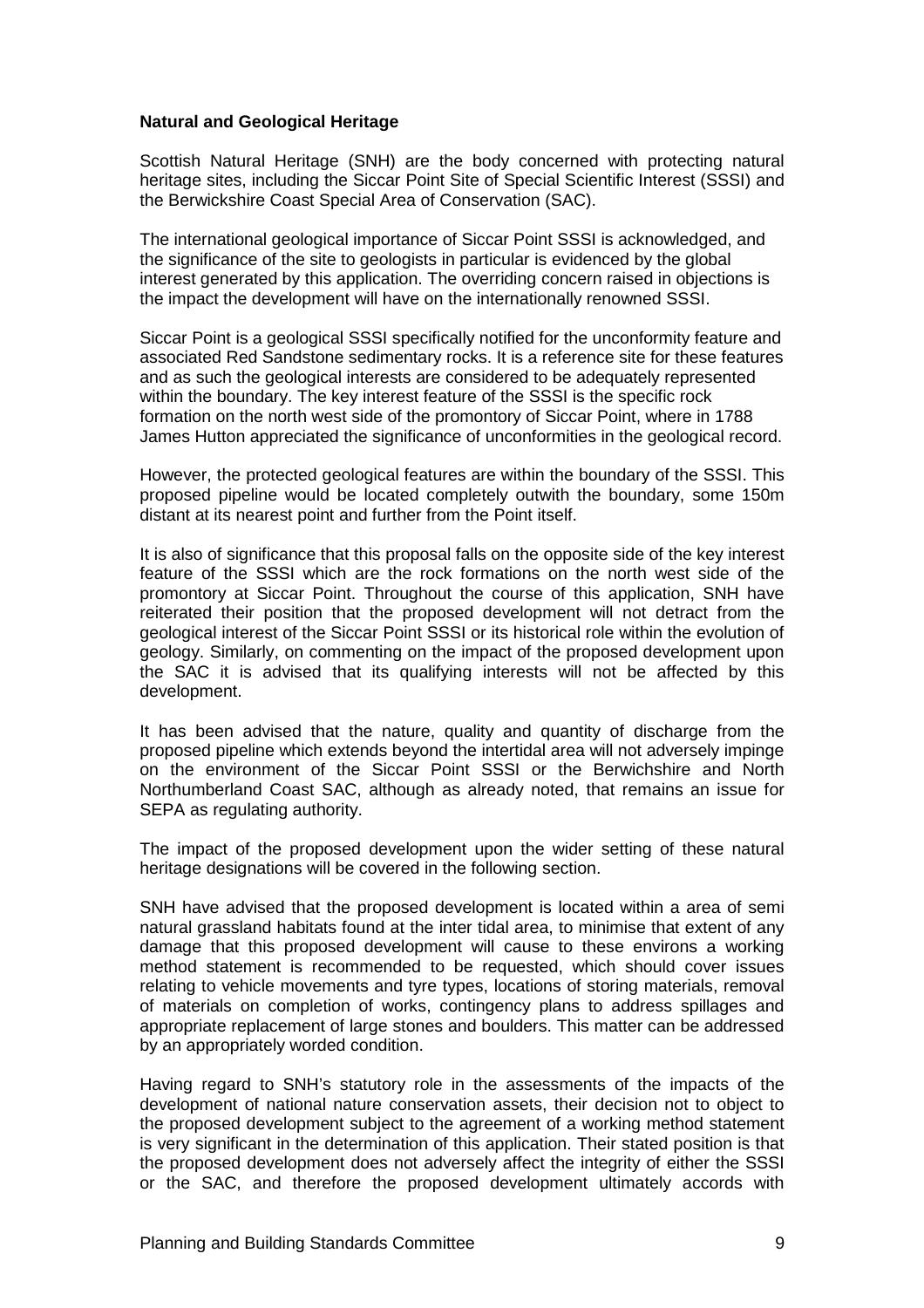Structure Plan Policy N3 Local Plan Policy NE2. There are not considered to be any overriding reasons to conclude otherwise.

### **Landscape and Visual Impacts**

The site is located within an area of high landscape sensitivity which is reflected by the various designated landscape areas the application site falls within and adjacent to:

- Siccar Point Site of Special Scientific Interest (SSSI);
- Berwickshire Coast and North Northumberland Special Area of Conservation (SAC) and;
- Berwickshire Coast Special Landscape Area (SLA).

Before extending out across the shoreline where the proposal will give rise its only potential visual impact, as the underground pipe will extend down the coastal embankment known as Marley Brae which has been identified to contain landslide deposits. Siting a pipe in this ground environment could mean that the pipe would be vulnerable to, or have the potential to increase, the risk of land slips. Initial information of the stability of this slope has been provided by a suitably qualified engineer and this confirms that angle of the existing slope in the vicinity of the proposed pipe should be stable and any instability will only affect localised ground conditions along the route of the pipe.

The applicant has confirmed that a condition requiring a full slope stability survey undertaken along the pipe route before development commences would be accepted. While it cannot be confirmed that there is no risk associated with landslip at this stage, the structural engineers within their initial assessment have confirmed that it is expected that appropriate mitigation will exist to counter any findings of instability. It therefore appears likely that this development can be delivered without the risk of significant land slips which will affect the development or the slope on which it would be located.

It is only the section of pipe across the shore which raises visual implications. The localised scale of the development means it has no adverse visual impacts on the SAC which is located 5km from the application site. Crucially, the pipe is located some 150m to the east of the designated Siccar Point SSSI. Therefore, visually, the route of the pipe will not have an direct adverse impact on the key interest feature of the SSSI which is the formation of the Upper Devonian and sedimentary rocks on the North West point of the promontory.

The key question is whether or not the proposed development will affect the setting and appreciation of the SSSI and the SLA. The proposed development will cut through a stretch of intertidal rock of Devonian-Carboniferous age which is judged to represent a good rock exposure supporting the geological interest of the SSSI. However, it is considered that the scale of disturbance within a wider area of shoreline is negligible given its surface width of 400mm coupled with its distance from Siccar Point. Combined with the scope to colour any exposed surface to reflect those of the surrounding rocks can provide a development which will not adversely impact on the immediate setting or the appreciation of the rock formations at and around Siccar Point.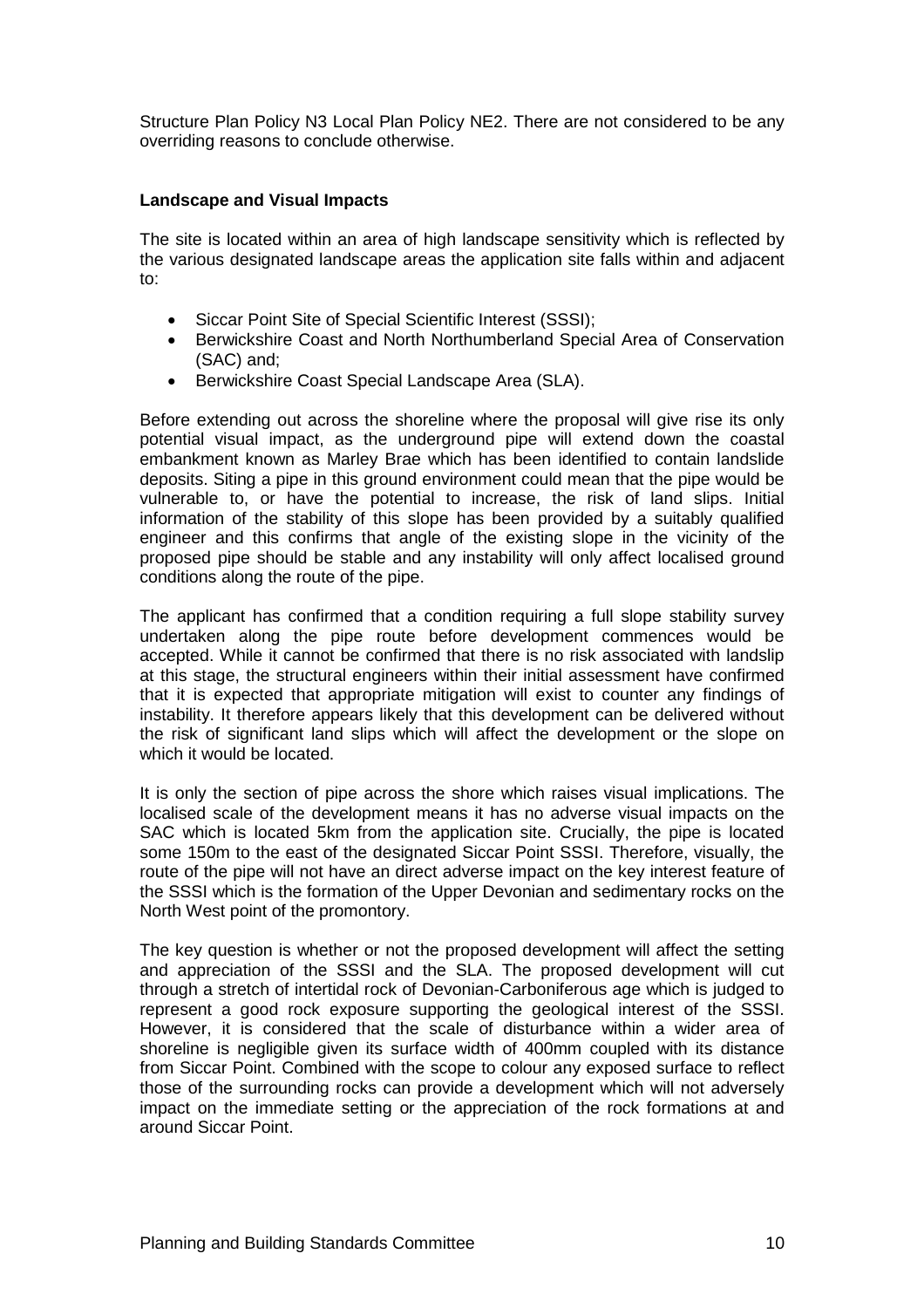The replacement of the short width of removed rock surface will assist with affectively providing some screening and over time the weathering of the normal tidal and rock movements encountering the surface of the concrete casing coupled with the colonisation of marine flora and faunal 'turf' upon it as expected by SNH will soften the visual appearance of the development.

No neighbouring properties are within a close enough proximity to be adversely affected by a development of this scale.

## **Archaeology**

The Archaeology Officer has identified that the proposed pipeline will pass through an area known to have had prehistoric or early medieval burials. Several were revealed at the end of the  $19<sup>th</sup>$  century, and it is likely that more will exist in the area. Given the moderate to high potential of encountering archaeology, it will be necessary for an archaeologist to be present during all excavations associated with this development apart from those that only affect the solid geology. In order to comply with Structure Plan Policy N16 and BE2 the applicant will be required to undertake a Watching Brief with a archaeologist present during ground excavation to enable to afford sufficient mitigation on the probability of discovering archaeological remains. This matter can be dealt with by condition.

### **Ecology**

Following the submission of the Ecological Impact Assessment, the Ecology Officer has expressed satisfaction with its findings. It is recommended that in accordance with the provisions of Local Plan Policy NE3 to protect the qualities of local biodiversity this development will impact upon a condition is recommending seeking the submission and implementation of a Species and Habitat Mitigation Plan. It is further advised that this recourse should include measure to avoid disturbing wintering birds on the rocky shore, and this observation can be relayed via an applicant informative.

#### **Flooding and Groundwater Vulnerability**

Both SEPA and the Council's Flood Prevention Officer are content that the proposed development does not pose any flood risk. Following the observations from the British Geological Survey who suggested that the proposed pipe route may pass through and area of groundwater vulnerability, a further consultation was undertaken with SEPA who have confirmed their view that the pipeline or discharge will be unlikely to impact on groundwater. This would remain a matter for licensing under Controlled Activities Regulations.

## **Rights Of Way**

The Access Ranger observes that the proposed development will impact on a route which is classified as a long term aspirational path. This is an aspirational route which in not a current footpath, but it is nevertheless appropriate at this stage to ensure that the proposed route is safeguarded and not hindered by the proposed development. The pipe will be buried underground with the ground disturbed during excavation reinstated, therefore this development would not appear to cause any impediment to the works required to upgrade this route in the future.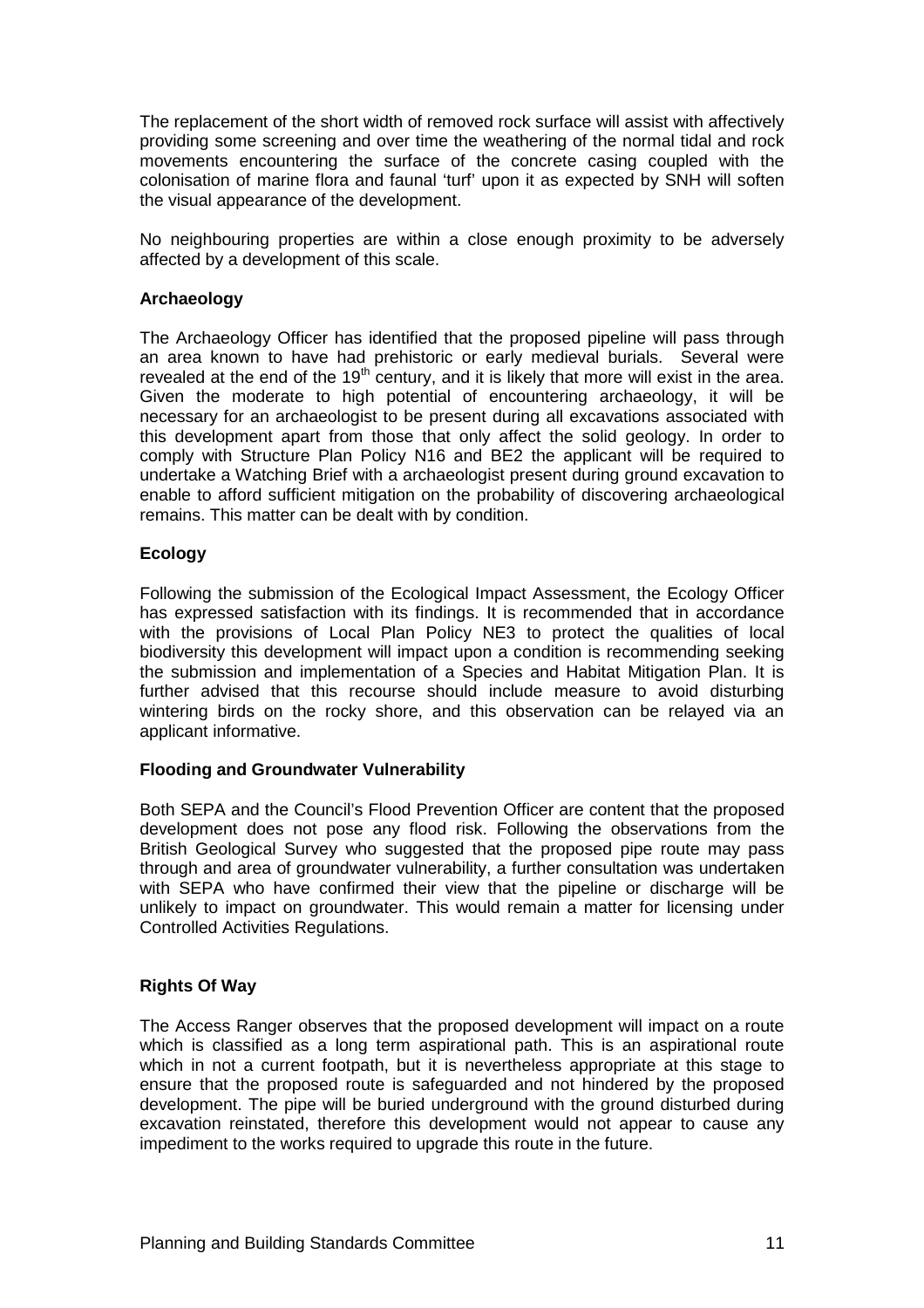It has been suggested that as a result of the development the applicant should be approached to facilitate the deliverance of this long term aspirational route as a Core Path. However, in the absence of a direct relationship between the proposed development and the provision of the path, it is not considered appropriate to seek funding from the developer to assist in its creation.

# **CONCLUSION**

It is considered that the proposed development accords with relevant development plan policies as it is judged to represent an appropriate rural development which will not have an adverse direct or indirect effect on sites of international natural heritage importance. It would not impinge on the special quality or the character and appearance of the landscape and will not give rise to any detrimental environmental, ecological and archaeological implications, subject to the compliance with the Schedule of Conditions.

# **RECOMMENDATION BY HEAD OF PLANNING AND REGULATORY SERVICES:**:

I recommend the application is approved subject to the following conditions:

- 1. The development hereby permitted shall be begun before the expiration of three years from the date of this permission. Reason: To comply with Section 58 of the Town and Country Planning (Scotland) Act 1997, as amended by the Planning etc. (Scotland) Act 2006.
- 2. The development hereby permitted shall not be carried out otherwise than in complete accordance with the plans and specifications approved by the Planning Authority, which includes the requirement to replace and affix removed rock along the surface of the route of the pipe across the shore. Reason: To ensure that the development is carried out in accordance with the approved details.
- 3. No development shall commence until a sample of the concrete backfill with applied colour finish shall be submitted to and approved in writing by the Planning Authority. Reason: The materials to be used require further consideration to ensure a satisfactory form of development, which contributes appropriately to its setting.
- 4. No development shall commence until slope stability survey assessing the route of the pipeline has been submitted to and approved in writing with the Planning Authority. Once approved the development shall be carried out wholly in accordance with the approved details and required methods of mitigation.

Reason: Further information is required to ensure that the excavation will not have an adverse effect on the stability of the coastline embankment.

5. No development shall take place until the applicant has secured a programme of archaeological work in accordance with a Written scheme of Investigation outlining a Watching Brief. This will be formulated by a contracted archaeologist and approved in writing by the Planning Authority. Access should be afforded to allow investigation by a contracted archaeologist(s) nominated by the developer and agreed to by the Planning Authority. The developer shall allow the archaeologist(s) to observe relevant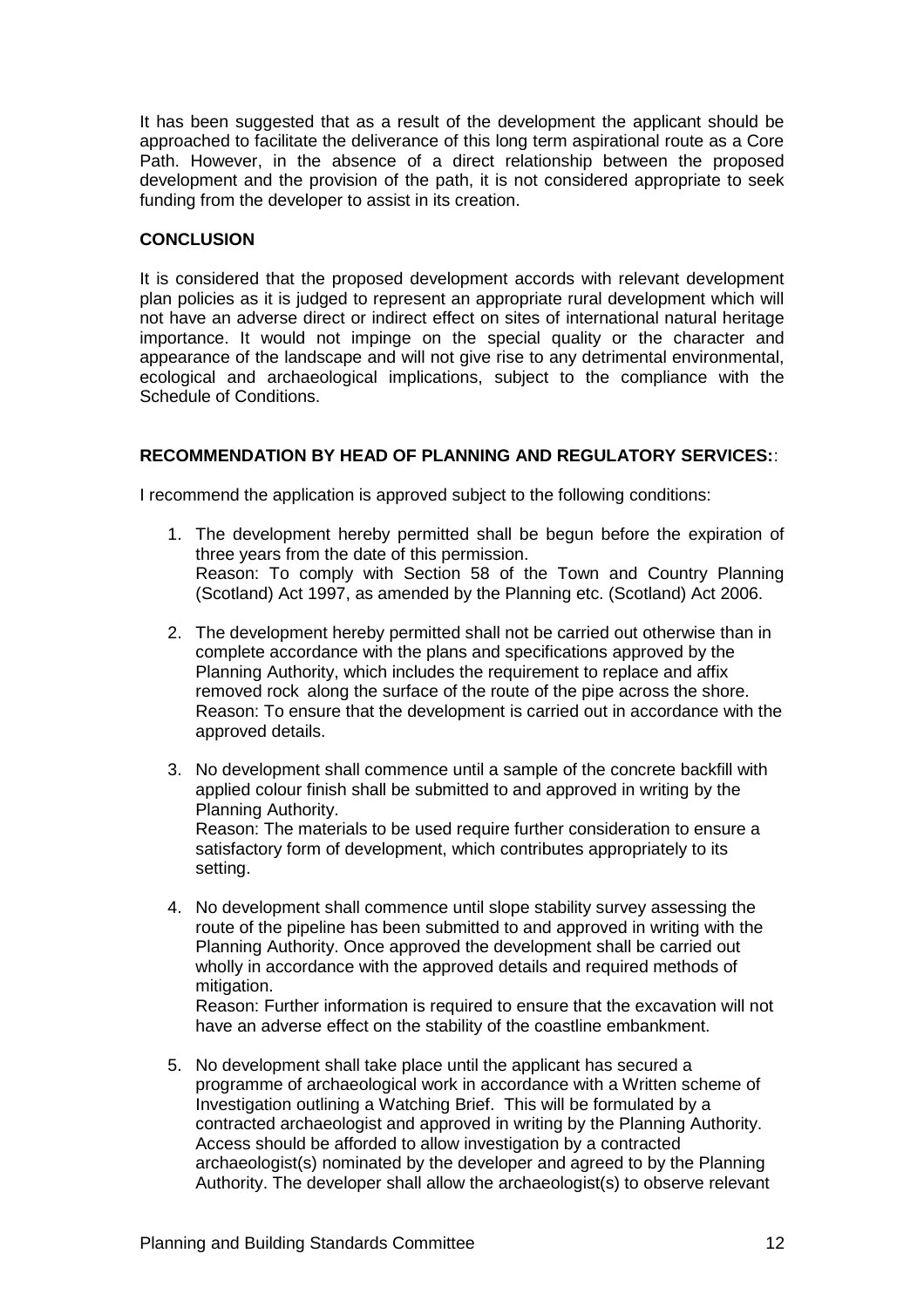below ground excavation during development, investigate and record features of interest and recover finds and samples if necessary. Results will be submitted to the Planning Authority for review in the form of a Data Structure Report. If significant archaeology is discovered below ground excavation should cease pending further consultation with the Planning Authority. The developer will ensure that any significant data and finds undergo postexcavation analysis the results of which will be submitted to the Planning Authority

Reason: The site is within an area where ground works may interfere with, or result in the destruction of, archaeological remains, and it is therefore desirable to afford a reasonable opportunity to record the history of the site*.*

6. The development shall be undertaken in accordance with a working method statement, that shall first been submitted to and approved in writing by the Planning Authority.

Reason: To protect minimise the extent of the damage to the semi-natural coastal grassland habitats and to protect the species and habitats found in the inter-tidal area

7. Noise levels emitted by the installation should not exceed Noise Rating Curve NR20 between the hours of 2300 - 0700 and NR 30 at all other times when measured within the nearest noise sensitive dwelling (windows can be open for ventilation). The noise emanating from the installation should not contain any discernible tonal component. Tonality shall be determined with reference to BS 7445-2.

Reason: To safeguard the amenities of the occupiers of surrounding properties.

8. No development shall commencement until a Species and Habitats Mitigation Plan is to be submitted for the approval in writing by the Planning Authority. Any works shall thereafter be carried out in accordance with the approved scheme.

Reason: To safeguard the ecological interests and biodiversity of the area.

9. The Path as shown by a line of black dotes on the attached plan, must be maintained open and free from obstruction to a width of 2000mm, during the course of development, and in perpetuity. No additional stiles, gates steps or barriers to access may be erected that could deter potential future recreational use.

Reason: To safeguard the route of the longer term aspirational Core Path proposed for this site.

#### Informatives

It should be noted that:

- 1. With reference to Condition 6, the working method statement should include the following points;
	- All vehicular movement on the coastal grassland and intertidal areas to be kept strictly within a tightly-defined working corridor;
	- all vehicular movement to be kept to an absolute minimum;
	- only vehicles with low-impact tyres/tracks to be used;
	- no storage of material on the shore: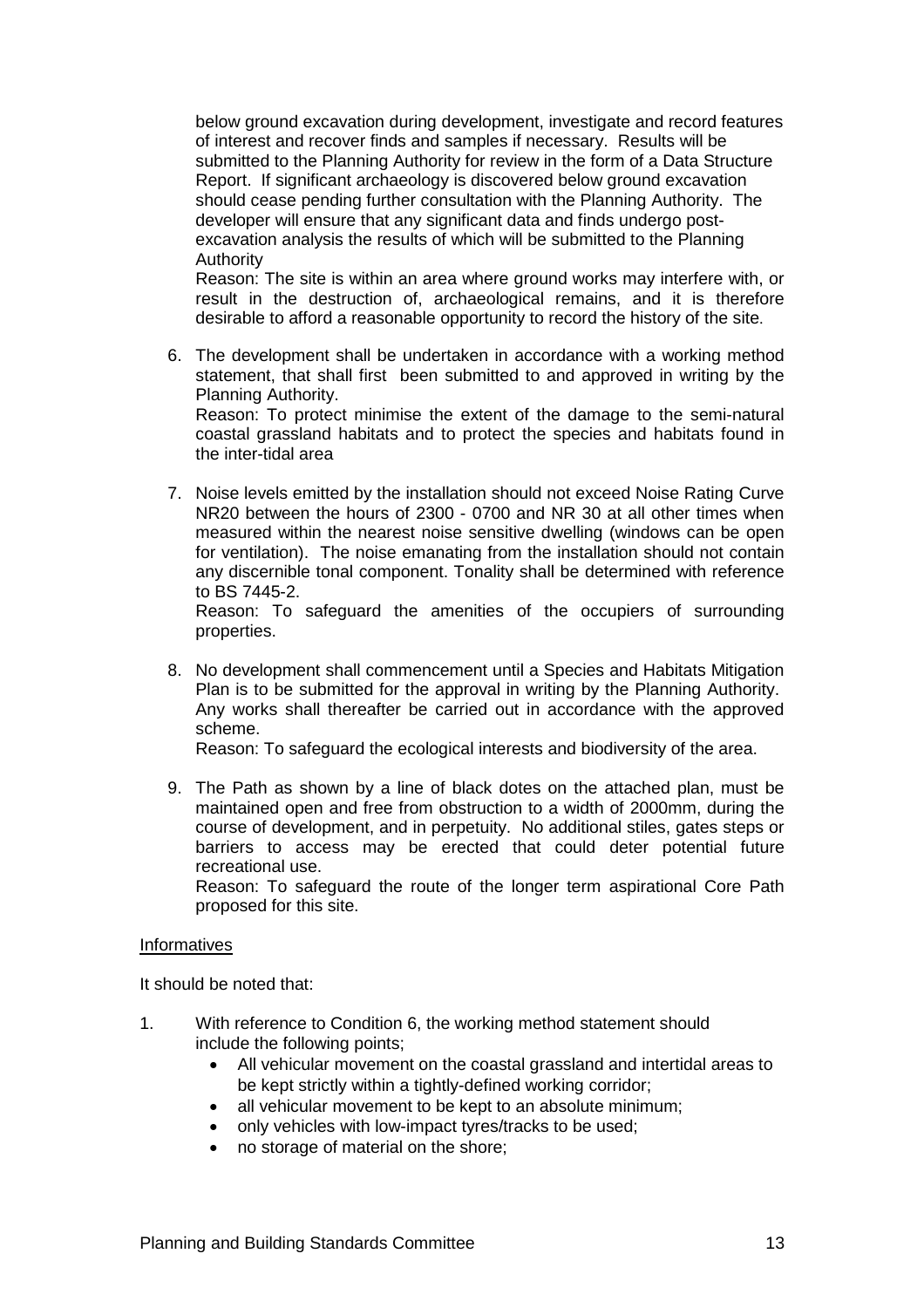- all foreign material to be removed from the shore on completion of the work;
- contingency plans to be in place to address fuel/oil etc spillages;
- any large stones or boulders in the inter-tidal area that are moved to facilitate the work must be placed the same way up as they were to start with, ideally the same distance up the shore as they were.
- 2. With reference to Condition 8, the Species and Habitats Mitigation Plan should include measures to avoid disturbing wintering birds on the rocky shore e.g. purple sandpiper (*Calidris maritima*) which are known to frequent this area of shore.

### DRAWING NUMBERS

| 12/144/100 | Location, Site and Section Plan |
|------------|---------------------------------|
| 12/144/101 | Long Section                    |

### **Approved by**

| Name                | Designation                                        | Signature |
|---------------------|----------------------------------------------------|-----------|
| <b>Brian Frater</b> | Head of Planning and<br><b>Regulatory Services</b> |           |

The original version of this report has been signed by the Head of Planning and Regulatory Services and the signed copy has been retained by the Council**.**

**Author(s)**

| Name                 | Designation                       |
|----------------------|-----------------------------------|
| <b>Scott Shearer</b> | <b>Assistant Planning Officer</b> |